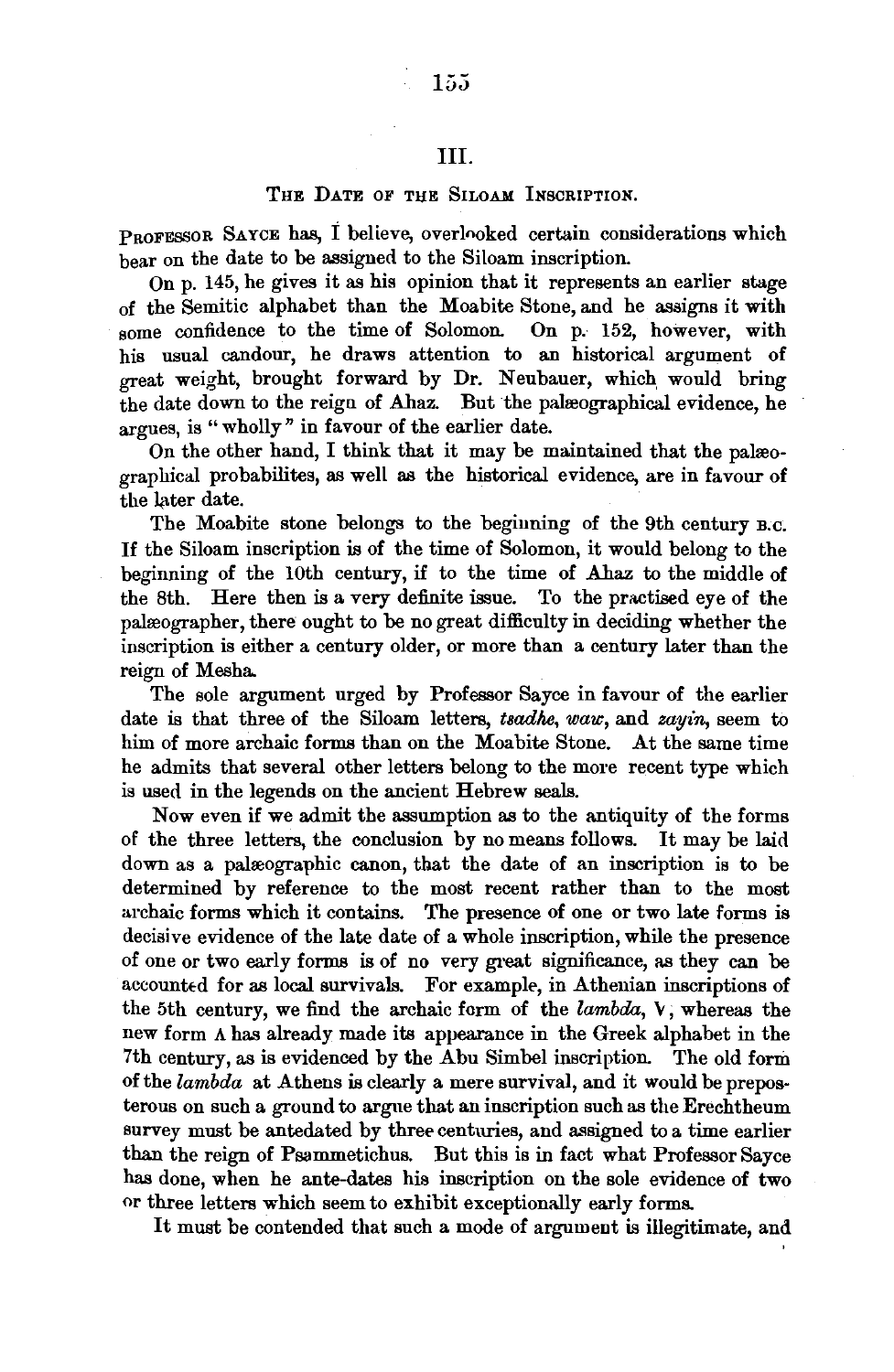that the Siloam inscription, like all other inscriptions, must have its date determined by reference to the age of the most recent of the forms which it exhibits.

Now at least half of the Siloam letters appear in forms which are unmistakably later than those on the Moabite Stone. The curvature to the left of the tails of the tailed letters, viz., *beth, kaph, mim, nun,* and *pe* is more pronounced than on the Moabite Stone. Here we see in operation one of the chief causes which ultimately transformed the old Semitic alphabet. The *cheth* with three bars is also later than the Moabite form with two bars, and so is *q'oph*, whose head is partly opened, while the earlier form is. completely closed.

But an argument to which still greater weight must be assigned is derived from the variant forms in which the letters *aleph, waw, mim,* and *resh* are written. The old Moabite forms of these four letters are used in the Siloam inscription side by side with the later forms, which subsequently supplanted them. These letters establish decisively the fact that the Siloam alphabet is a TRANSITION ALPHABET, belonging to a period intermediate between the Moabite alphabet of the 9th century, and the newer forms by which in the 6th century they were replaced.

Referring to the Siloam alphabet given by Professor Sayce on p. 144, . the first *aleph* is the form on the Moabite Stone, while the second is the 6th century form which is found in the Gebal and the Nora inscriptions, and also on the early Hebrew shekels, which are ascribed by de Saulcy and Lenormant to the times of Ezra and Nehemiah. Again, the first form of *resh* approximates to the Moabite form, while the second is later. The same is the case with *waw.* The second form in Professor Sayce's table is Moabite, while the first, instead of being earlier, as Professor Sayce alleges, is decisively later, as is proved by its being used on the early shekels of the time of Ezra.

The two forms of *mim,* however, yield an argument so conclusive that they would by themselves suffice to settle the controversy. We actually have in the Siloam inscription, side by side, the two forms of this letter which are commonly used as the most convenient test to distinguish between the first and second epoche of the Semitic alphabet. The earlier, or zigzag form, is essentially the same as the Moabite form, and occurs twelve times. In the form which it had during the second epoch, with the horizontal bar and the cross stroke, the letter occurs twice, in lines 3 and 5. Now this later form is not found on the Moabite Stone, or in the earlier Phoenician inscriptions, or on the Assyrian Lion weights which belong to the beginning of the 8th century. On the other hand, it is found on the Eshmunazar sarcophagus, in the Gebal inscription, in the second Sidonian, and many other inscriptions from the 6th century downwards. On the Assyrian contract tablets, however, which belong to the 7th century, it is usually found, but occasionally approximates to the earlier form. Now in the Siloam inscription, the Moabite, or 9th century form appears twelve times, and the Sidonian or 6th century form appears twice. In the 7th century, as we learn from